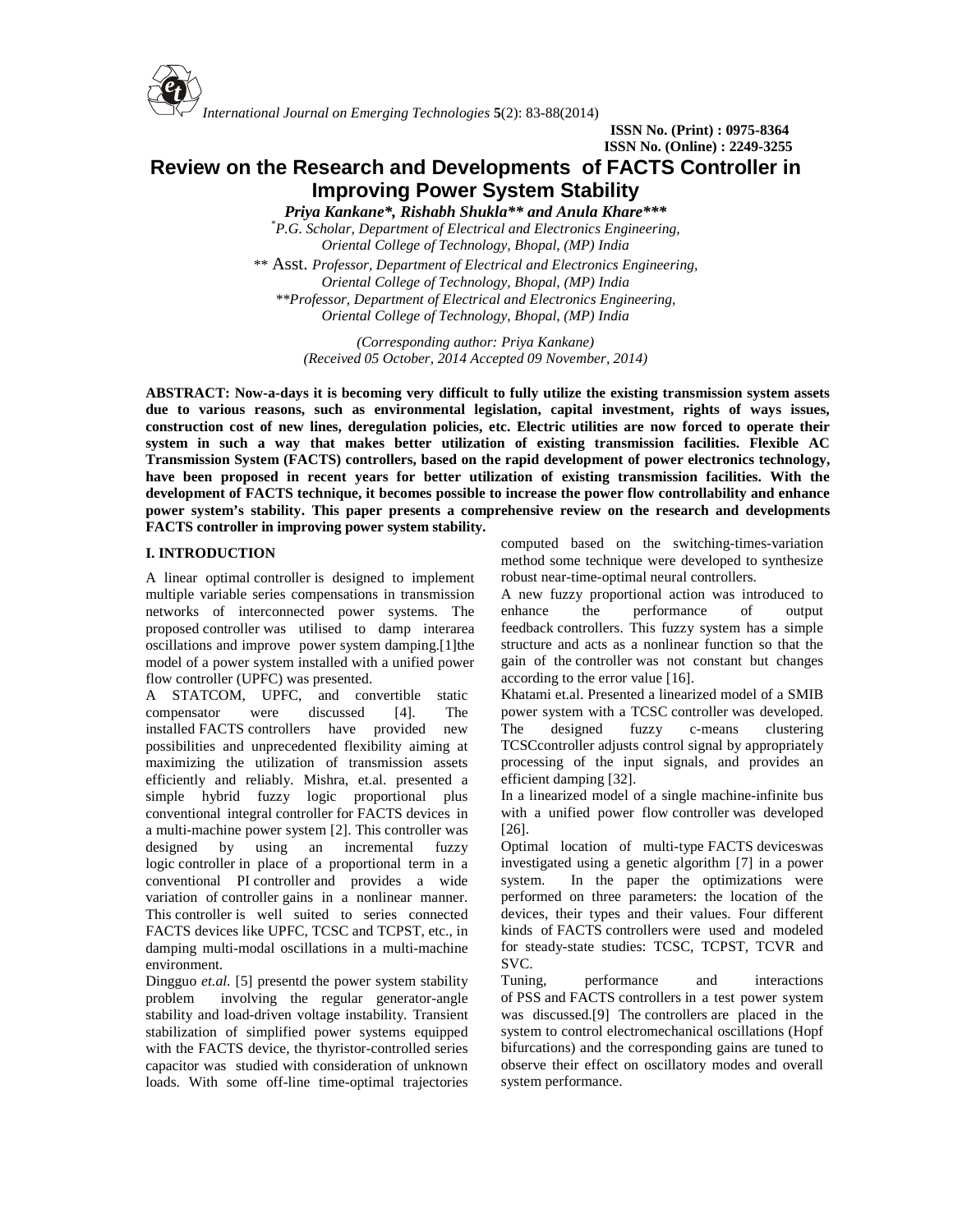Cai, *et al.,* presented the simultaneous coordinated tuning of the FACTS (flexible AC transmission systems) POD power oscillation damping) controller and the conventional PSS (power system stabilizer) controllers in multimachine power systems. Using the linearized system model and the parameter constrained nonlinear optimization algorithm, interactionsamong FACTS controller and PSS controlle rs were considered [11]. Coordinated control of PSS and FACTS devices to improve the inter-area mode oscillation at minimum cost was proposed. The approach presented enables us to allocate a set of TCSCs to improve the stability of interconnected power systems. The proposed approach determines the location of controllers by making use of eigenvalue analysis, active power sensitivity and linear quadratic regulator [12].

The inter-area mode low frequency oscillations by analyzing the phenomena in Nashville area of the Tennessee Valley Authority (TVA) system studied was studied. The active power is controlled to damp the low frequency oscillation while the reactive power is controlled to keep the local bus voltage at a constant level [13].

Nguyen, et.al. Presented an approach for designing coordinated controllers of power system stabilizers (PSSs) and FACTS devices stabilizers for enhancing small-disturbance stability. The control co-ordination problem is formulated as a constrained optimization with eigenvalue-based objective function without any need for the linear approximation by which the sensitivities of eigenvalues of state matrix to controller parameters are formed. The eigenvalue eigenvector equations are used as the equality constraints in the optimization. The controller parameters bounds are formulated as the inequality constraints [14].

Using the linearized system model and the parameter constrained nonlinear optimization algorithm ,inter actions among FACTS controller and PSS controllers the simultaneous coordinated tuning proposed in multi machine power systems [15].

STATCOM is a FACTS controller that is used in power systems to regulate the line voltage, enhance the power transmission capacity and extend the transient stability margin. STATCOM is conventionally realized by a voltage-source converter; however, being a current injection device, its performance can be improved when realized by a current-source converter (CSC) that can generate a controllable current directly at its output terminals [18]. An approach for designing coordinated controllers of power system stabilizers (PSSs) and FACTS devices stabilizers for enhancing small disturbance stability was presented. The control co ordination problem is formulated as a constrained optimization with eigen value-based objective function without any need for the linear approximation by which the sensitivities of eigen values of state matrix to controller parameters are formed.

The eigen value-eigenvector equations are used as the constraints in the optimization. The controller parameters bounds are formulated as the inequality constraints. Simulation results show that the controller design approach is able to provide better damping and small-disturbance stability performance [20].

The main objective of this paper was to investigate the enhancement of power system stability via coordinated design of Thyristor Controlled Series Compensation (TCSC) and Power System Stabilizers (PSSs) in multi machine power system. The design problem of the proposed controllers was formulated as an optimization problem. Using the developed linearized power system model, the particle swarm optimization (PSO) algorithm is employed to search for optimal controllers' parameters settings that maximize the minimum damping ratio of all system eigenvalues. The proposed controller is evaluated on a multi machine power system. The nonlinear simulation results and eigenvalue analysis show the effectiveness of the proposed controller in damping power system oscillations [21].

Using objective function which maximizes the function, the total damping ratios of the system were optimized and dynamic stability of the system would be improved. In this method all the operation conditions are considered. Simulation results for a large system and different operation conditions of the system shows that this method has a good efficiency and can be effective solution for this problem in a large system. This method can be effective for the coordinating of multi controllers in large power systems [22].

An optimal procedure for optimal control co-ordination of controllers of power system stabilizers (PSSs) and FACTS devices were developed for improving small- disturbance stability, particularly the stability of inter-area modes, in multi-machine power systems. The control coordination problem was formulated as a constrained optimization by which the objective function formed from selected eigenvalues of the power systems state matrix was minimized [24].

Kumar *et.al.,* has been proposed a controllability index to find the optimal location of the FACTS controllers to damp out the inter-area mode of oscillations. Three types of FACTS controllers have been considered, which include static var compensator, thyristor controlled series compensator and unified power flow controller. The proposed controllability index was based on the relative participation of the parameters of FACTS controllers to the critical mode. [25]

A simple approach of computing the controllability indices has been proposed, which combines the linearised differential algebraic equation model of the power system and the FACTS output equations. The placements of FACTS controllers have been obtained for the base case as well as for the critical contingency cases. The effectiveness of the proposed method is demonstrated on New England 39-bus system and 16 machine, 68-bus system [25].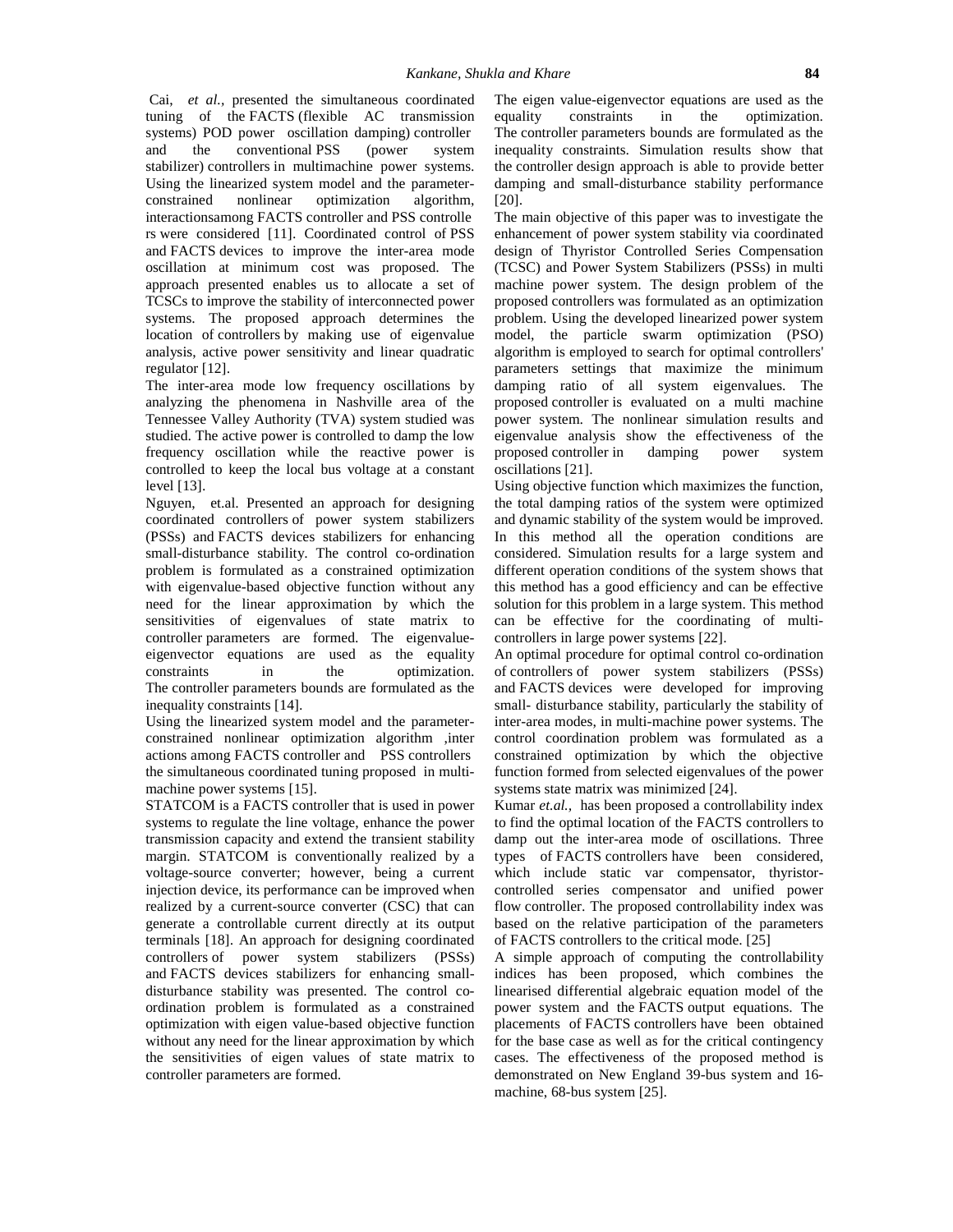Jyothsna et.al. Presented A Multi-Objective Evolutionary Programming (MOEP) based approach to Static Synchronous Series Compensator (SSSC). The multi-objective optimization problem is formulated to the design problem of SSSC, in which the system transient stability is improved by minimizing several system behavior measure criterions. Then, MOEP was used to design the Flexible Alternating Current Transmission Systems (FACTS) controller parameters. The usefulness of the proposed control scheme was demonstrated with a three machine nine bus power system under different fault conditions. By minimizing the time-domain based multi objective function, in which the deviations in the oscillatory rotor angle, rotor speed and accelerating power of the generator are involved, stability performance of the system is greatly improved [27].

A new, simple approach for modeling and assessing the operation and response of the multiline voltage-source controller (VSC)-based flexible ac transmission system controllers, namely the generalized interline powerflow controller (GIPFC) and the interline powerflow controller (IPFC), was presented in this paper. The model and the analysis developed were based on the converters' power balance method which makes use of the - orthogonal coordinates to thereafter present a direct solution for these controllers through a quadratic equation [28].

Modeling of converter-based controllers when two or more VSCs are coupled to a dc link (e.g., unified power-flow controller (UPFC), interline powerflow controller, and a generalized unified power-flow controller) was presented. This approach also allows efficient implementation of various VSC operating limits, where one or more VSCs were loaded to their rated capacity [29

Nguyen, et.al. Developed a new design procedure for online control coordination which leads to adaptive power system stabilizers (PSSs) and/or supplementary damping controllers of flexible ac transmission system (FACTS) devices for enhancing the stability of the electromechanical modes in a multimachine power system. The controller parameters are adaptive to the changes in system operating condition and/or configuration. Central to the design is the use of a neural network synthesized to give in its output layer the optimal controller parameters adaptive to system operating condition and configuration.

A novel feature of the neural-adaptive controller was that of representing the system configuration by a reduced nodal impedance matrix which is input to the STATCOM neural network. Only power network nodes with direct connections to generators and FACTS devices are retained in the reduced nodal impedance matrix. The system operating condition is represented in terms of the measured generator power loadings, which are also input to the neural network [31].

Guo Cheng *et.al.,* deals with the simultaneous coordinated tuning of the power system stabilizer (PSS) controllers and the flexible ac transmission (FACTS) power oscillation damping controllers in power system. A new particle swarm optimization approach was proposed for the design of optimal PSS and FACTS power oscillation damping (POD).[33]

Xiaoyan Bian et.al. Presented an application of probabilistic theory to coordinated design of power system stabilizers (PSSs) and FACTS controllers, taking static VAR system (SVC) as an example. The aim is to enhance the damping of multi electromechanical modes in a multimachine system over a large and pre-specified set of operating conditions. A probabilistic eigenvalue-based objective function for coordinated synthesis of PSS and SVC controller parameters are then proposed. The<br>effectiveness of the proposed controllers was effectiveness of the proposed controllers was demonstrated on an 8-machine system [34].

Bati, A.F." Investigated the ability of STATCOM in damping power systems oscillations. The optimal pole shifting (OPS) technique using Genetic Algorithm would be applied in designing STATCOM damping controller. The dynamic interaction of STATCOMcontroller was analyzed [40].

A systematic approach for designing of Static var Compensator (SVC) based damping controllers for damping of low frequency oscillations in a power system investigated in Ref [38]. Detailed investigation have been carried out considering two controllers like Power System Stabilizer (PSS) controller and Power Oscillation Damping (POD) controller under variation of mechanical disturbances  $(P_m)$  which provides robust performance for single machine infinite bus (SMIB) power system.[38]

Authors presented a global tuning procedure for FACTS power oscillation damping (POD) and power system stabilizers (PSSs) in a multi-machine power system using real coded genetic algorithm. The were obtained through the minimization of an objective function based on the ratio. The proposed controllers were simultaneously designed and they have provided a coordinated control action and a satisfactory performance for the power system, as shown in the results [39].

Kanojia, S.Set.al. proposed the controllers, were designed to coordinate two control inputs: Voltage of the injection bus and capacitor voltage of the STATCOM, to improve the transient stability of a SMIB system and multimachine system. The controller namely conventional PI controller. The power oscillations damping (POD) control and power system stabilizer (PSS) and their coordinated action with proposed controllers were tested [41].

Belwanshi *et.al.* Presented a new concept Fuzzy logic based supplementary controller is installed with Interline Power Flow Controller [IPFC] to damp low frequency oscillations.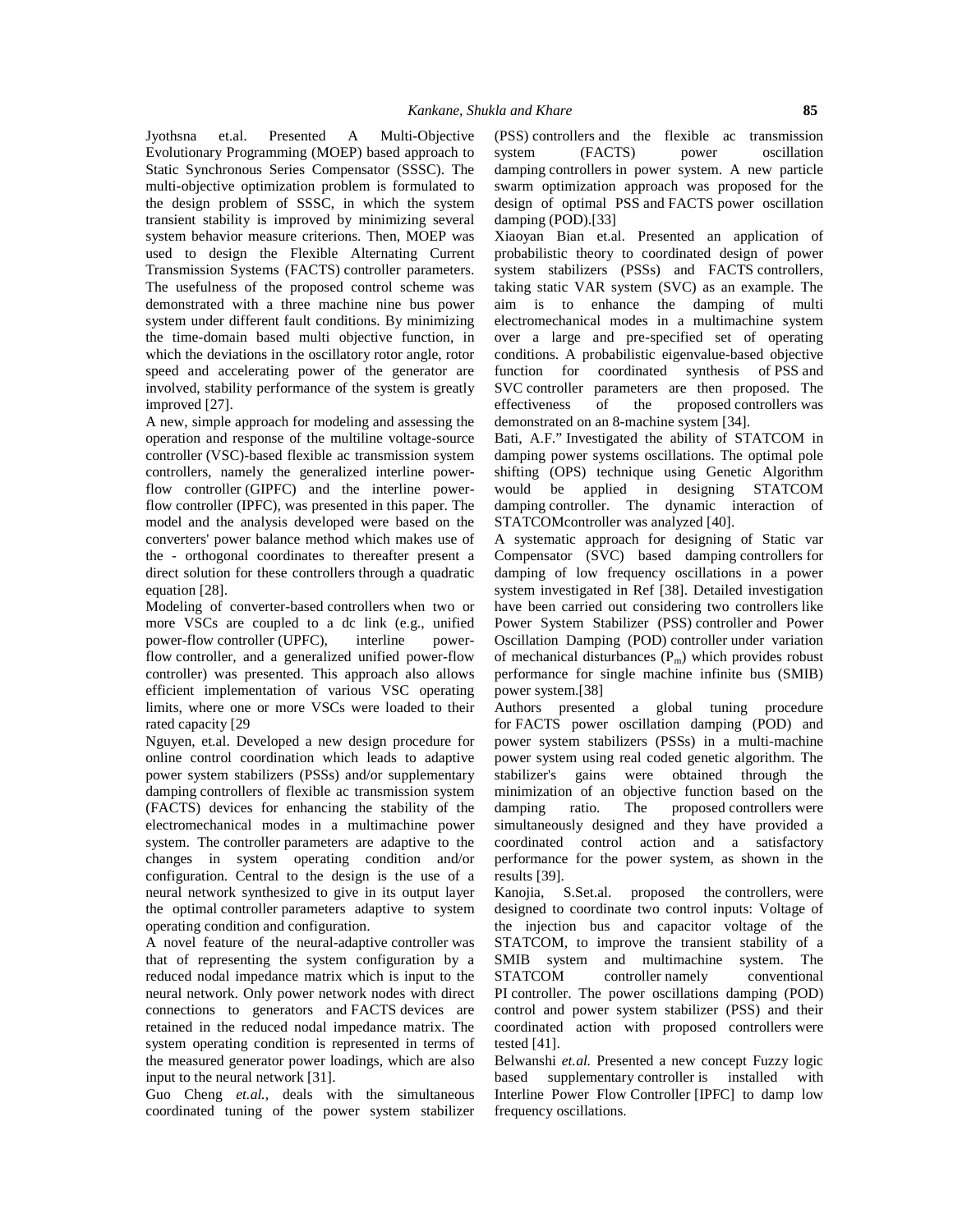IPFC is a new concept of the Flexible AC Transmission system controller for series compensation with the unique capability of power flow of multiple transmission lines [42]. Talebi *et al.* presented the linearized model of synchronous machine (Heffron- Philips) connected to infinite bus (Single Machine-Infinite Bus: SMIB) with UPFC. and also in order to damp LFO, adaptive neuro-fuzzycontroller for UPFC was designed and simulated [43].

Abido *et. .al.* presented the enhancement of power system stability via Thyristor Controlled Series Compensation (TCSC), in a two area interconnected power systems. The design problem of the proposed controllers was formulated as an optimization problem. Using the developed linearized power system model, the particle swarm optimization (PSO) algorithm is employed to search for optimal controllers' parameters settings that maximize the minimum damping ratio of all system eigenvalues [44].

Miotto, *et.al*. presented an analysis of the dynamic performance of a multimachine power system in the presence of device Flexible AC Transmission Systems (FACTS) acting in conjunction with robust controllers. Model Power Sensitivity (PSM) was used to represent the multimachine power system. The design of the controllers Power System Stabilizers (PSS) and Power Oscillation Damping (POD) was performed so simultaneous and coordinated, and was based on robust control techniques. The method is structured in the form of linear matrix inequalities (LMIs). The controllers are found by solving the set of LMIs that describe the control problem [45].

Atalik, et.al. a fully digital controller based on multiple digital signal processor (DSP) and field-programmable gate array (FPGA) boards has been proposed for parallel-operated cascaded multilevel converters (CMC) used in flexible AC transmission system (FACTS) applications. The proposed system was composed of a DSP-based mastercontroller in combination with a multiple number of slave DSP boards, FPGA boards, microcontrollers, a programmable logic controller (PLC), an industrial computer, and their peripherals in interaction. Intercommunication of these digital controllers was achieved mainly through fiber optic links, via synchronous serial data link wherever a high-speed, full duplex communication was needed, and via asynchronous serial communication interface wherever relatively slow communication speed was required [46].

## **CONCLUSION**

In this review, the status of power system stability improvement using FACTS controllers was discussed.

## **REFERENCES**

[1]. Li, G.; Lie, T.T.; Shrestha, G.B.; Lo, K.L."Design

application of co-ordinate multiple FACTS controllers "*IEE Proceedings Generation, Transmission and Distribution*, - Vol: 147, Issue: 2 , 2000 , pp: 112 – 120

[2]. Dash, P.K.; Mishra, S.; Panda, G "Damping multimodal power system oscillation using a hybrid fuzzy controller for series connected FACTS devices*" IEEE Transactions on Power Systems,*Vol: 15 , Issue: 4 , 2000 , pp: 1360 - 1366

[3]. HaiFeng Wang " A unified model for the analysis of FACTS devices in damping power system oscillations. III. Unified power flow controller" *IEEE Transactions on Power Delivery,* Vol: 15 , Issue: 3 ,2000 , pp 978 - 983

[4]. Edris, A." FACTS technology development: an update" *IEEE Power Engineering Review*, Volume: 20, Issue: 3 , 2000 , PP: 4 - 9

[5]. Dingguo Chen; Mohler, R.R.; Lung-Kee Chen "Synthesis of neural controller applied to flexible AC transmission systems*: IEEE Transactions on Fundamental Theory and Applications,* Vol: 47 , Issue: 3 , 2000 , pp: 376 - 388

[6]. Mishra, S.; Dash, P.K.; Panda, G. TS "fuzzy controller for UPFC in a multimachine power system". *IEE Proceedings Generation, Transmission and Distribution,* Vol: 147, Issue: 1 , 2000 , PP: 15 - 22 [7]. Kang, Y.L.; Shresta, G.B.; Lie, T.T. " Application of an NLPID controller on a UPFC to improve transient stability of a power system" *IEE Proceedings Generation, Transmission and Distribution,* Vol: 148 , Issue: 6 , 2001 , pp: 523 - 529

[8]. Xiao-Ping Zhang; Handschin, E.; Yao, M. "Modeling of the generalized unified power flow controller (GUPFC) in a nonlinear interior point OPF" *IEEE Transactions on Power Systems,* Vol: 16 , Issue: 3 2001 , pp: 367 - 373

[9]. Mithulananthan, N.; Canizares, C.A.; Reeve, J. "Tuning, performance and interactions of PSS and FACTS controllers" *IEEE Power Engineering Society Summer Meeting*, Vol.2 ,2002 , pp: 981 - 987

[10]. Abido, M.A.; Abdel-Magid, Y.L. "Coordinated design of robust excitation and TCSC-based damping controllers" *IEEE Power Engineering Society General Meeting,* Vol: 3 ,2003 pp:

[11] Cai, L.J.; Erlich, I. "Simultaneous coordinated tuning of PSS and FACTS controller for damping system oscillations in multimachine systems" *IEEE Power Tech Conference Proceedings,* Vol: 2 ,2003 ,pp.

[12]**.** Shen, J.; Liu, C.; Yokoyama, R.; "Ishimaru, M. "Coordinated control of PSS and FACTS for poor damping long-term oscillations in multi-machine power systems" *39th International Universities Power Engineering Conference, ( UPEC) ,* Vol: 1 , 2004 , pp:  $323 - 327.$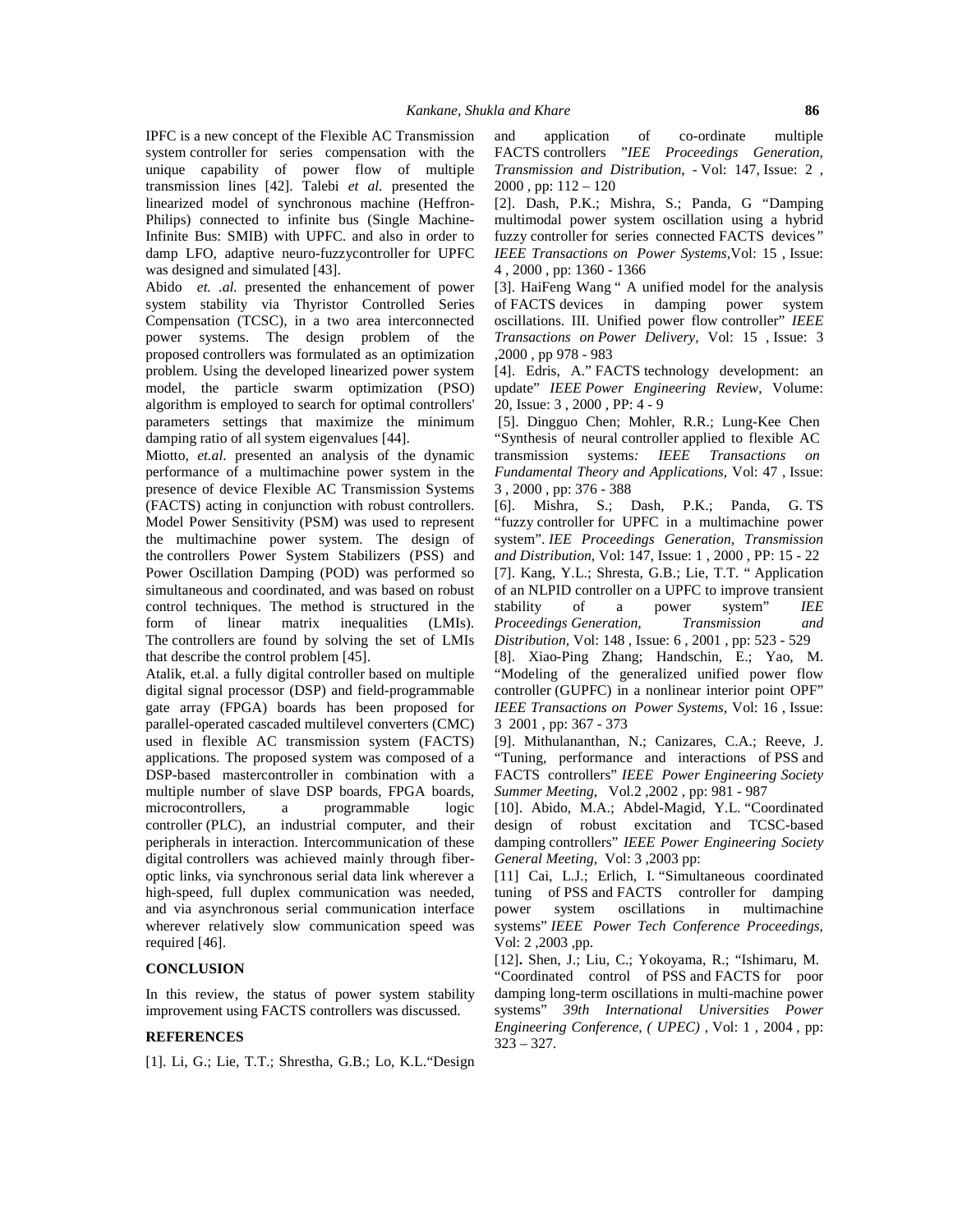[13]. Zhang, L.; Liu, Y. "Bulk power system low<br>frequency oscillation suppression by FACTS" frequency oscillation suppression by FACTS" *IEEE PES Power Systems Conference and Exposition*, Vol.1, 2004,pp: 219 - 226

[14]. Nguyen, T.T.; Gianto, R. "Application of Optimization Method for Control Co-ordination of PSSs and FACTS Devices to Enhance Small- Distribution, Vol. 1, Issue: 2, 2007, pp: 209 - 217. Disturbance Stability" *IEEE PES Transmission and Distribution Conference and Exhibition,* 2006 ,pp: 1478 - 1485

[15]. Li-Jun Cai; Erlich, I. "Simultaneous coordinated tuning of PSS and FACTS damping controllers in large power systems" *IEEE Transactions on Power Systems*, Vol: 20 , Issue: 1 ,2005 , pp:294 - 300

[16]. Sadegh, M.O.; Lo, K.L. "Method for co coordinating application of FACTS-based stabilisers in multimachine power system using fuzzy output feedback controller" IEE Proceedings Generation, Transmission and Distribution, Volume: 152, Issue: 3 pp: 397 – 405,2005.

[17]. Xuan Wei; Chow, J.H.; Fardanesh, B.; Edris, A.-A Constraints". " A dispatch strategy for a unified power-flow controller to maximize voltage-stability-limited power transfer" *IEEE Transactions on Power Delivery,* Vol: 20, Issue: 3 , 2005,pp: 2022 - 2029 .

[18]. Yang Ye; Kazerani, M.; Quintana, V.H. Current source converter based STATCOM: modeling and control *IEEE Transactions on Power Delivery*, Vol: 20

, Issue: 2 , Part: 1 , 2005,pp: 795 – 800.[19]. Chandrakar, V.K.; Kothari, A.G. "Comparison of RBFN based STATCOM, SSSC and UPFC Controllers for Transient Stability improvement." *IEEE Power Systems Conference and Exposition, (*PSCE ), 2006,pp 784 – 791,

[20]. Nguyen, T.T.; Gianto, R. "Application of Optimization Method for Control Co-ordination of system"IET PSSs and FACTS Devices to Enhance Small- Disturbance Stability" IEEE Conference and Exhibition on Transmission and Distribution, , pp: 1478 – 1485, 2006.

[21]. Saleh, M.B.; Abido, M.A "Power system damping enhancement via coordinated design of PSS & TCSC in multimachine power system"*IEEE GCC Conference (GCC),* 2006*,* pp: 1 – 6.

[22]. Najafi, M.; Kazemi, A. "Coordination of PSS and FACTS Damping Controllers in Large Power Systems for Dynamic Stability Improvement" [34].<br>International Conference on Power System Technology. K.W. *International Conference on Power System Technology,*

*(PowerCon )* 2006,pp1 – <sup>6</sup>. [23]. Nguyen, T.T.; Gianto,R. "Optimisation-based control coordination of PSSs and FACTS devices for optimal oscillations damping in multi-machine power  $1 - \lambda$ <br>system" IET Canaration Transmission & Distribution [35]. system" *IET Generation, Transmission & Distribution,*

Vol: 1, 2007,pp: 564 – 573.<br>[24]. Nguyen, T.T.; Gianto, R. "Stability Improvement of Electromechanical Oscillations by Control Co ordination of PSSs and FACTS Devices in MultiMachine System *IEEE Power Engineering Society General Meeting,* 2007,pp: 1 – 7.

[25]. Kumar, B.K.; Singh, S.N.; Srivastava, S.C. "Placement of FACTS controllers using modal controllability indices to damp out power system oscillations" *IET Generation, Transmission &*

Dejamkhooy, A.M.; Banejad, M.; Talebi, N. "Fuzzy logic based UPFC controller for damping low frequency oscillations of power systems" *IEEE 2nd International Power and Energy Conference,* (PECon.) ,2008, pp: 85 – 88.

[27]. Jyothsna, T.R.; Vaisakh, K. "MOEP based design of PSS and FACTS for transient stability improvement under symmetrical and unsymmetrical fault conditions*" IEEE Region 10 Conference (TENCON* ),2008 , pp: 1 – 6.

[28]. Vasquez-Arnez, R.L.; Zanetta, L.C. "A Novel Approach for Modeling the Steady-State VSC-Based Multiline FACTS Controllers and Their Operational Constraints". *IEEE Transactions on Power Delivery*,Vol: 23 , Issue: 1 ,2008, pp 457 – 464.

[29]. Xia Jiang; Xinghao Fang; Chow, J.H.; Edris, A.- A.; Uzunovic, E.; Parisi, M.; Hopkins, L "A Novel Approach for Modeling Voltage-Sourced Converter- Based FACTS Controllers"*IEEE Transactions on Power Delivery*,Vol: 23 , Issue: 4 , 2008,pp 2591 – 2598.

[30]. Thukaram, D.; Yesuratnam, G. "Optimal reactive power dispatch in a large power system with AC-DC and FACTS controllers" *IET Generation, Transmission & Distribution*, Vol: 2 , Issue: 1 , 2008 ,pp 71 – 81.

[31]. Nguyen, T.T.; Gianto, R. "Neural networks for adaptive control coordination of PSSs and FACTS devices in multimachine power system"*IET Generation, Transmission & Distribution,* Vol: 2, Issue: 3 , 2008,pp 355 – 372,

[32]. Khatami, S.V.; Talebi, N.; Razavi, M.T.N. "Fuzzy c-means clustering damping controller design for a power system installed with TCSC"*International Conference on Power Systems, ( ICPS)* 2009*.* pp 1 – 6.

[33]**.** Guo Cheng; Li Qun-Zhan "Simultaneous Tuning of PSS and FACTS Damping Controllers Using Improved Particle Swarm Optimization" *Power and Energy Engineering Conference, (APPEEC) Asia-Pacific* ,2009, pp 1 – 4.

[34]**.** Xiaoyan Bian; Tse, C.T.; Chung, C.Y.; Wang, "Coordinated design of probabilistic PSS and FACTS controllers to damp oscillations" *International Conference on Sustainable Power Generation and Supply( SUPERGEN)* , 2009pp: 1 – 7**.**

Bati, A.F." Optimal interaction between PSS and FACTS devices in damping power systems oscillations: part I*7th International Multi- Conference on Systems Signals and Devices (SSD)*, 2010, pp:  $1 - 6$ .